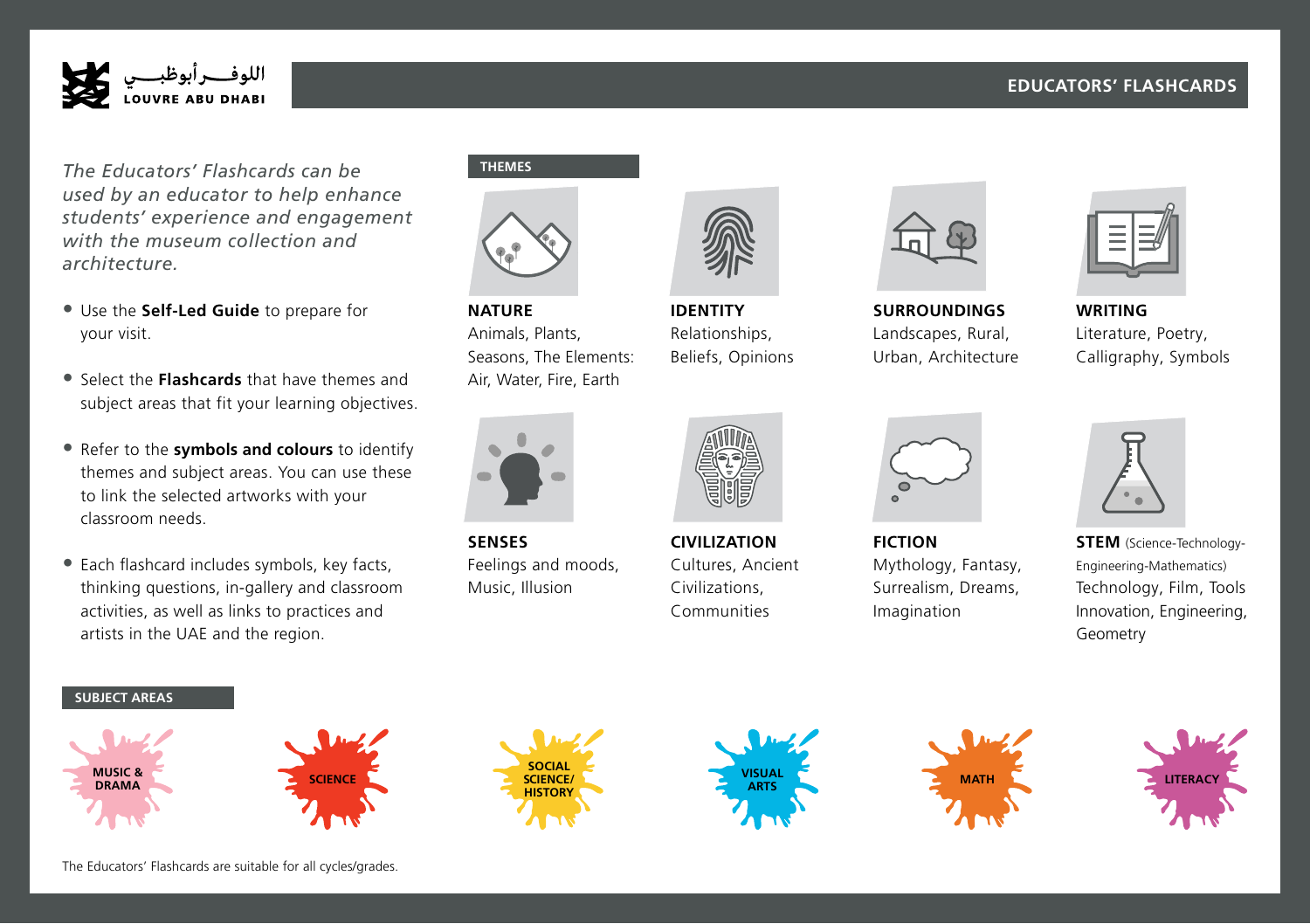# **THEMES BASCINET (HELMET) WITH VISOR, KNOWN AS KLAPPVISIER <b>BASCINET AREAS BUBJECT AREAS**



© RMN-Grand Palais (Musée de Cluny - Musée National du Moyen Âge)/Jean-Gilles Berizzi







Stem Identity Writing Nature Writing Nature 1999





# BASCINET (HELMET) WITH VISOR, KNOWN AS KLAPPVISIER France

c.1390-1430 Iron, leather Paris, musée de l'Armée, on Loan at Musee de Cluny



**FURUSIYYA: THE ART OF CHIVALRY BETWEEN EAST AND WEST**